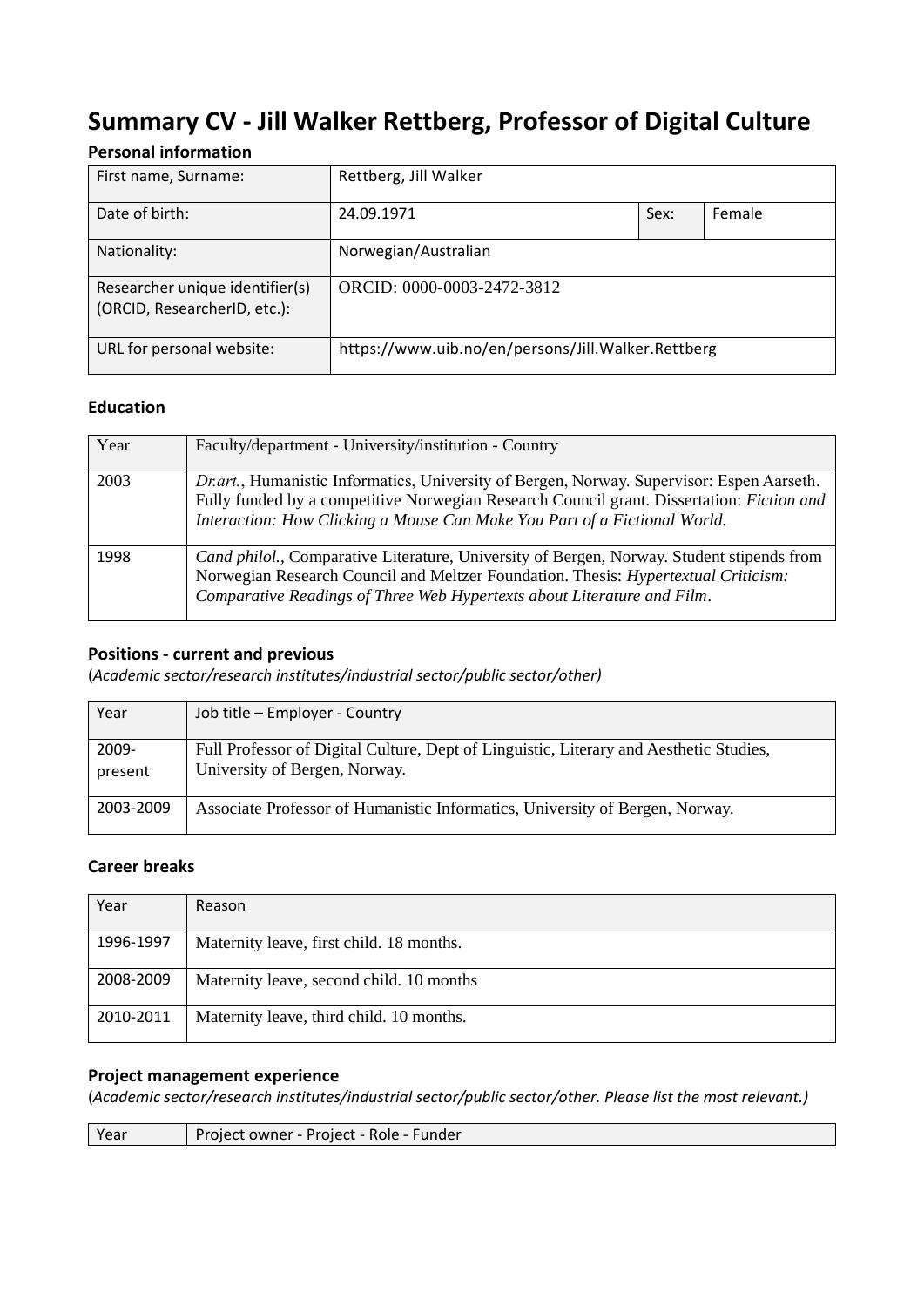| 2018-2023 | Project leader for the ERC project Machine Vision in Everyday Life: Playful Interactions with<br>Visual Technologies in Digital Art, Games, Narratives and Social Media. ERC-CoG-2017.<br>Grant agreement No 771800. (€2 mill.) |
|-----------|---------------------------------------------------------------------------------------------------------------------------------------------------------------------------------------------------------------------------------|
| 2019-2022 | Project leader for Machine Vision: Developing Exhibitions and Live Action Roleplaying<br>Games to Explore Ethics and New Technologies (Norwegian Research Council, 1 mill. NOK)                                                 |
| 2018-2020 | Founding director of UiB's digital humanities initiative, DHnetwork.                                                                                                                                                            |
| 2016-2020 | Co-investigator on INDVIL: project funded by the SAMKUL program in the Norwegian<br>Research Council, led by Martin Engebretsen. (9,7 mill. NOK)                                                                                |
| 2010-2013 | Co-investigator on ELMCIP: Electronic Literature as a Model for Creativity and Innovation<br>in Practice. Funded by HERA (€1,000,000).                                                                                          |

## **Supervision of students**

(Total number of students)

| Master's<br>students | Ph.D.<br>students | University/institution - Country                                                                               |
|----------------------|-------------------|----------------------------------------------------------------------------------------------------------------|
| Ca. 25               |                   | 6 at University of Bergen, Norway; 1 at University of Central Florida, USA. Mentor<br>for 3 post.docs. at UiB. |

# **Other relevant professional experiences**

(E.g. institutional responsibilities, organisation of scientific meetings, membership in academic societies, review boards, advisory boards, committees, major research or innovation collaborations, other commissions of trust in public or private sector)

| Year    | Description - Role                                                                                                                                                                                                                                                                                                                     |
|---------|----------------------------------------------------------------------------------------------------------------------------------------------------------------------------------------------------------------------------------------------------------------------------------------------------------------------------------------|
| 2020-21 | Member of Personvernskommisjonen, a government-appointed committee of experts<br>tasked with writing an Official Norwegian Report on privacy.                                                                                                                                                                                          |
| 2019-23 | Member of the Research Council of Norway's Portfolio Steering Committee for Humanities<br>and Social Sciences. (4 yrs)                                                                                                                                                                                                                 |
| 2018-19 | Member of Arts Council Norway's Research and Development Committee. (2 yrs)                                                                                                                                                                                                                                                            |
| 2017-   | Leader of Digital Culture Research Group at UiB (18 members, incl. 3 postdocs, 8 PhDs)                                                                                                                                                                                                                                                 |
| 2017    | Visiting scholar at MIT, Dept of Comparative Media Studies. Funding: Meltzer Foundation.                                                                                                                                                                                                                                               |
| 2014    | Visiting scholar at University of Illinois at Chicago, Communications Dept. January-July.<br>Funding: Norwegian Research Council (Leif Eiriksson grant).                                                                                                                                                                               |
| 2013-15 | Co-founder of Selfie Research Network and Selfie Pedagogy Initiative.<br>http://www.selfieresearchers.com. Theresa Senft (New York University), Elizabeth Losh<br>(College of William and Mary), Radhika Gajjala (Bowling Green State University), Alice<br>Marwick (Fordham University), Kath Albury (University of New South Wales). |
| 2011-12 | Member of government-appointed committee to write an Official Norwegian Report on<br>Hindrances to growth and innovation in digital media and services (report NOU 2013:2)                                                                                                                                                             |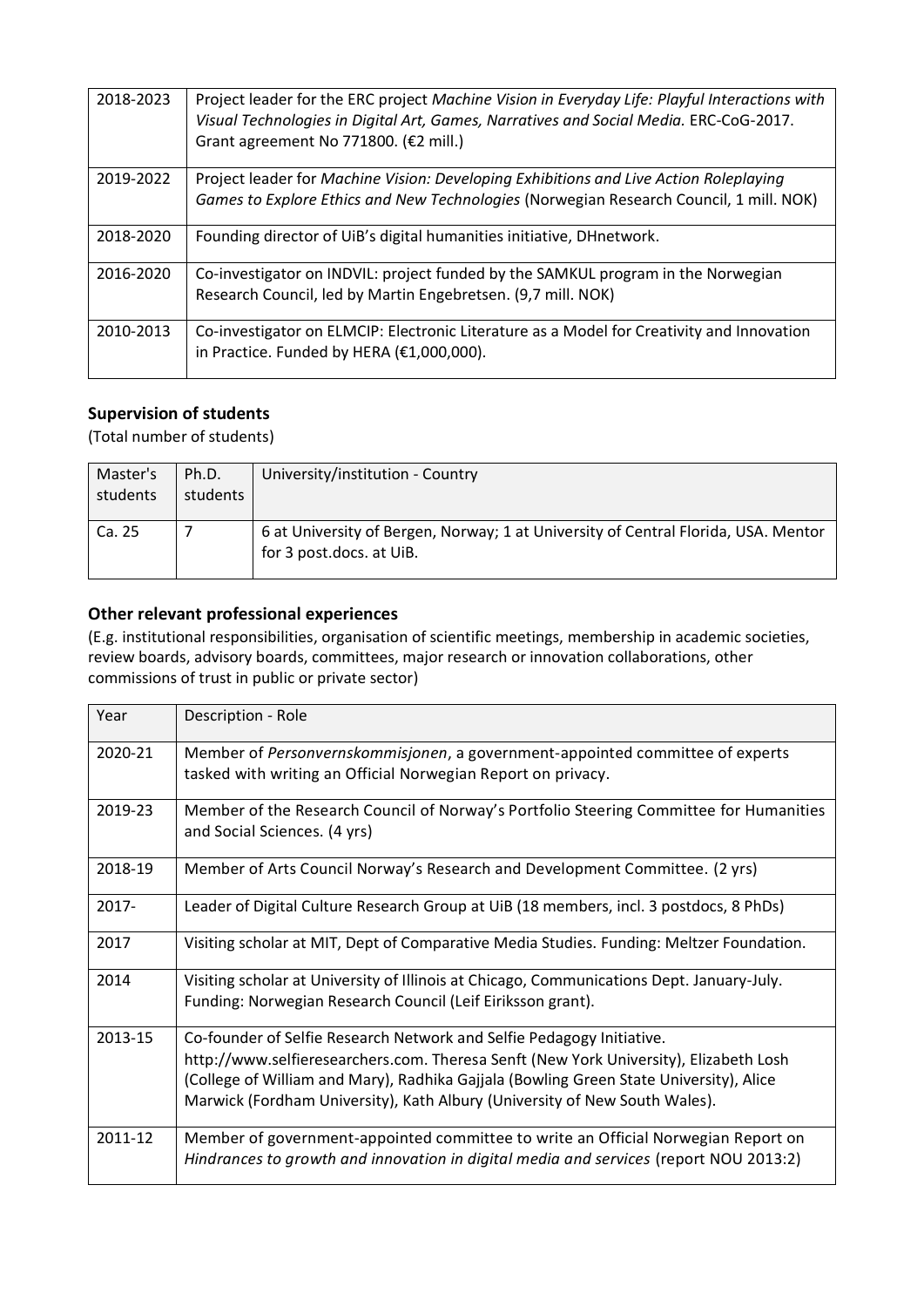## **Track record**

Highlights:

- PI of **ERC Consolidator Grant 2018-23**: *Machine Vision in Everyday Life: Playful Interactions with Visual Technologies in Digital Art, Games, Narratives and Social Media*. €2,000,000 from ERC, **total budget of €2.5 million**. Grant agreement No 771800.
- Field builder: consistently first or among **first to research new digital phenomena from a humanities perspective**, with a special emphasis on narrativity and self-representation online: blogging (2002), transmedia/distributed narrative (2005), selfies (2005, 2014), self-tracking (2014), AI and machine vision (2017-present).
- Author of the first academic paper on blogging ("Blogging thoughts: personal publication as an online research tool", with Torill Mortensen, in A. Morrison (ed.). Researching ICTs in Context. Oslo: InterMedia Report, 2002. Google Scholar: 451 citations.), and of the most cited book on blogging (*Blogging*, Polity Press 2008, 2014. GS: 799). Pioneering research blogger: started blogging at jilltxt.net in October 2000, and still active.
- Developed a series of **innovative methodologies**: research blogging, Snapchat research stories (select archive available on YouTube), network visualisation and digital methods, currently testing out live action roleplaying's potential as a research methodology.
- Google Scholar citations: **4102, h-index: 24**. For a full list of publications, please see my profiles on Google Scholar, Academia.edu or ResearchGate.

## **Research monographs** and translations thereof;

Rettberg, Jill Walker. *Machine Vision: How Algorithms are Changing the Way We See the World.* Under contract to Polity Press, forthcoming 2022.

*A theoretical analysis of the cultural effects of digital and algorithmic visual technologies.* Rettberg, Jill Walker. *Seeing Ourselves Through Technology: How We Use Selfies, Blogs and Wearable Devices to See and Shape Ourselves*. Basingbroke: Palgrave, October 2014.

*A central text for understanding the relationship between self and self-representational technology, this was the first scholarly monograph to thoroughly discuss selfies, and one of first to discuss self-tracking. Compares different modes of digital self-representation: visual (e.g. selfies) written (e.g. blogs and online diaries), and quantitative, as generated by self-tracking apps, and relation to narrative. Open access.*

Rettberg, Jill Walker. *Blogging*. Cambridge: Polity Press, 2008, 2<sup>nd</sup> ed. 2014. (1<sup>st</sup> ed. trans.: Polish, Korean.) *The most cited book on blogging, offering historical and theoretical context to understand blogs, and specific analyses of narrative blogs, journalism and blogs and commercial blogs*.

Hilde Corneliussen and Jill Walker Rettberg (eds.). *Digital Culture, Play, and Identity: A World of Warcraft Reader.* Cambridge MA: MIT Press, 2008.

*The first scholarly book on the extremely popular multi-player game World of Warcraft, and one of the first on MMOGs in general.* 

## **Selected papers in Peer-Reviewed Journals and Conference Proceedings**

Rettberg, Jill Walker. "'Nobody Is Ever Alone': The Use of Social Media Narrative to Include the Viewer in SKAM." *Journal of Popular Culture* 54, no. 2 (May 3, 2021): 232–56. [https://doi.org/10.1111/jpcu.13015.](https://doi.org/10.1111/jpcu.13015)

*Combines narratology with social media analysis to argue that the popular TV/social media drama SKAM was told using a "we-narrative" voice that enacted collectivity and included the viewer.* 

Rettberg, Jill Walker. "Situated Data Analysis: A New Method for Analysing Encoded Power Relationships in Social Media Platforms and Apps." Humanities and Social Sciences Communications 7, no. 1 (December 2020): 5. https://doi.org/10.1057/s41599-020-0495-3.

*Proposes a new method for analysing data as situated, based on feminist epistemologies and enabling the nuanced analysis of power relationships inherent to digital uses of personal data.*

Rettberg, Jill Walker. "Ways of Knowing with Data Visualizations." In Data Visualization in Society, edited by Martin Engebretsen and Helen Kennedy. Amsterdam: Amsterdam University Press, 2020. https://doi.org/10.2307/j.ctvzgb8c7.

*An epistemologically and historically grounded foundation for understanding the affordances and constraints of data visualisations as communication and mode of thought.*

Rettberg, Jill Walker. "Apps as Companions: How Quantified Self Apps Become Our Audience and Our Companions." In *Self-Tracking: Empirical and Philosophical Investigations*, edited by Btihaj Ajana, 27–42. Basingbroke: Palgrave Macmillan, 2018. [https://doi.org/10.1007/978-3-319-65379-2\\_3.](https://doi.org/10.1007/978-3-319-65379-2_3)